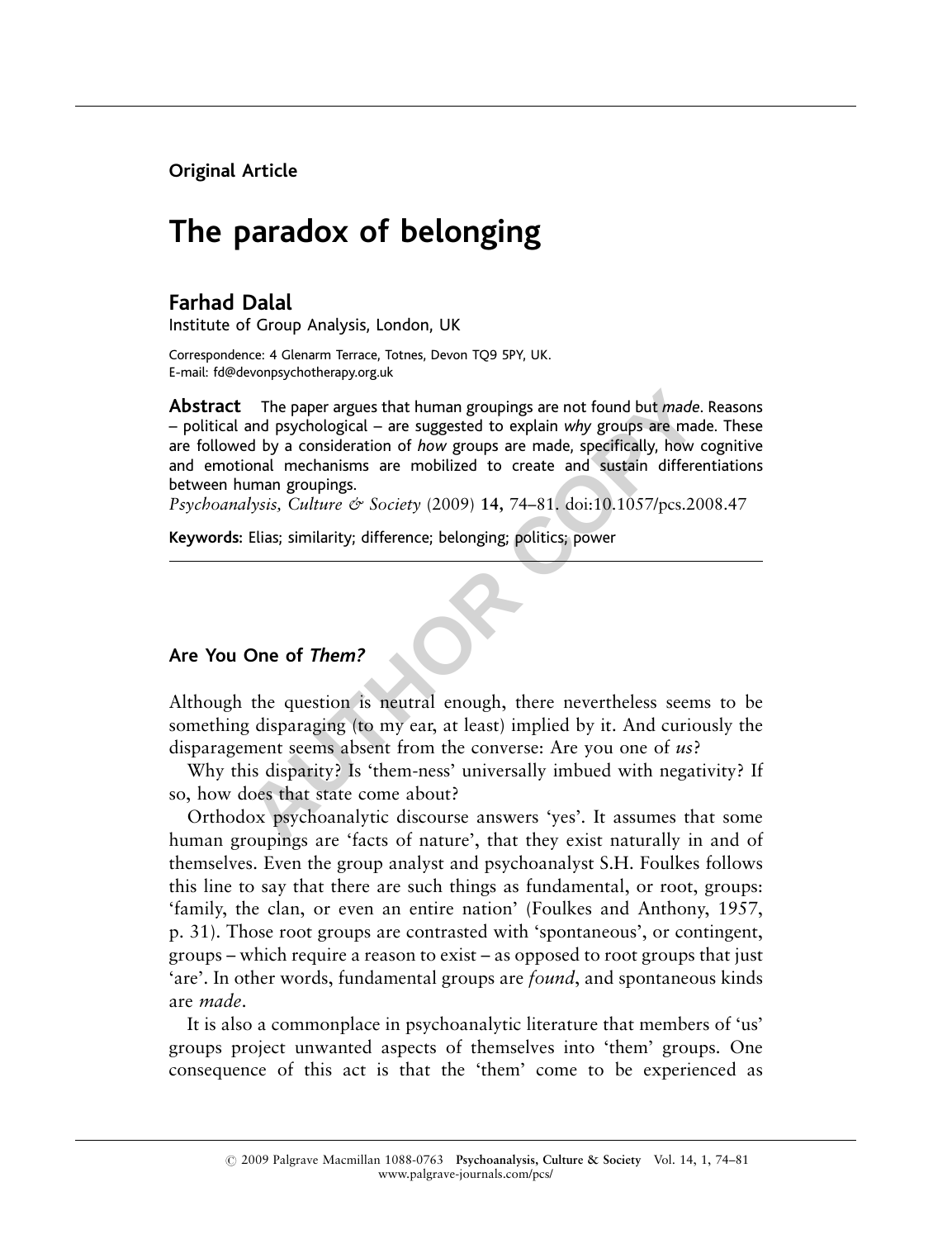embodying the negative aspects that have been projected onto and into them. That, then, is the mechanism through which varieties of 'them' come to be denigrated and so serves as an explanation for the question raised at the start of this paper.

#### The Argument

In contrast to that view, I argue for a Fairbairnian reversal. Fairbairn (1944) said of instinctivist psychoanalysis (specifically of the Freudian and Kleinian varieties) that they had mistaken techniques for causes. What he meant by this was that, say, libido is not the cause of attachment phenomena, but the means (the technique) through which attachment processes take place.

o is not the cause of attachment phenomena, but the means<br>ough which attachment processes take place.<br>, although our experience is one of 'finding' groupings, they<br>in some sense not only always 'made', but also continually I also argue that, although our experience is one of 'finding' groupings, they are all nevertheless in some sense not only always 'made', but also continually in a process of being 'made'; and further, unbeknownst to ourselves, we are all unwitting participants in this ongoing process.

#### Finding and Making

If human groupings are not simply and naturally found in nature, then we have to enquire how they form. We know that human groupings employ notions of 'us' and 'them' in their formation – and critical to this process is the 'difference' that is the basis of the differentiation of 'us' from 'them'.

We tend to speak as though differences were absolutes. We say things like two things are as different as chalk and cheese. But chalk and cheese are not only different from each other, they are also similar to each other.

Let me begin with the obvious. Between any two individuals (or any two entities, for that matter) there will be an infinity of similarities; further, there will also be an infinity of differences between them. Thus, we can say of two individuals that they are similar on the basis of some category, and we can also say in the same moment that they are different on the basis of some other category. Both statements are true at the same time. So two individuals are never just different from, or similar to, each other – they are always both similar and different at the same time. The question then becomes: how do we come to settle on one or another difference or similarity as the deciding factor regarding whether X is 'one of us' or 'one of them'?

Clearly, things are never unproblematically different or similar. There is always a decision being made as to which aspect will be emphasized. And the curious thing is that, once one aspect comes to the fore, then the other does not even seem to exist as a possibility. The other possibility is repressed and made sufficiently unconscious so that it appears to be an impossibility.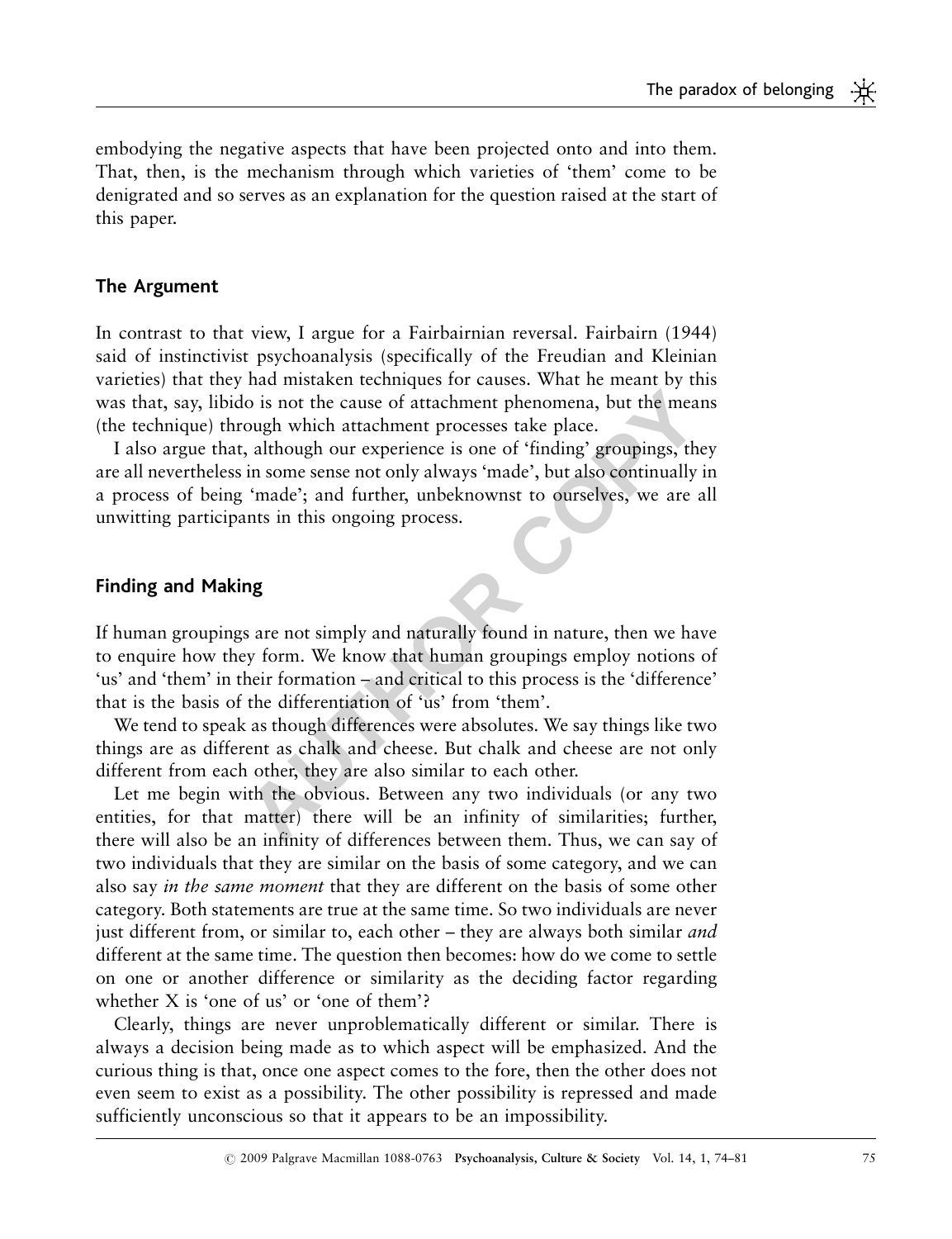Given the infinite number of alternative logical possibilities for drawing a line between 'us' and 'them', we have to ask, why do we end up making the cut on the continuum in one place and not another? To put it another way, how and why do we come to experience one encounter as taking place across a difference and another as within a region of similarity? What leads us to assert that the encounter taking place between Mr Smith and Mr Singh is cross-cultural or multicultural, whereas that between Mr Smith and Mr Jones is not? As we have already noted, it is possible to frame both encounters in terms both of similarity and of difference. There are two parts to the answer.

#### Politics

The first part of the answer has to do with the functions that the processes of differentiation are being required to perform. It is not the case that one simply 'finds' a difference, to which one then finds oneself responding. Rather, one finds oneself emphasizing certain differences in order to create a differentiation.

The sociologist Norbert Elias's (1994) great work, The Civilizing Process, has much to teach us on this matter. Elias draws on books of etiquette and other works written from the early Middle Ages onward, in the region that was eventually to be known as Europe. He convincingly demonstrates that the key function of the systems of etiquette utilized by the European nobility was to make and maintain a distinction between themselves and the rest.

**Politics**<br>
The first part of the answer has to do with the functions that<br>
ifferentiation are being required to perform. It is not the cas<br>
finds' a difference, to which one then finds oneself responneds<br>
oneself emphasiz Once a certain convention was established within the nobility, those of lower rank, in particular the emerging middle classes, inevitably emulated the behaviours of their betters and in doing so blurred the lines of distinction. The adoption of those behaviours by the middle classes then prompted refinements in the attitudes and behaviours of the privileged to re-establish the boundary around the blue-blooded. In time, these refinements, too, came to be taken up by the lower orders, and this adaptation, in turn, drove the aristocracy to embellish further the system of manners to sustain their distinction, and so on.

One of the arenas in which we can glimpse this process is that of eating habits. In the early days, people used their hands to eat from a common bowl. The injunctions at that time were to allow those of higher status to choose the choicest morsels first. In time, each person had his or her own plate to eat from; instruments were introduced to transport food from the common bowl to the individual's plate. Further instruments were introduced to transport food from the plate to the mouth. More elaboration followed. Particular instruments were to be used for particular kinds of foods; there were 'proper' ways of holding the instruments, and so on. It is important to note that this was not at all a conscious process but, rather, a movement that evolved and was given a post hoc rationale, for example, by aesthetics or hygiene.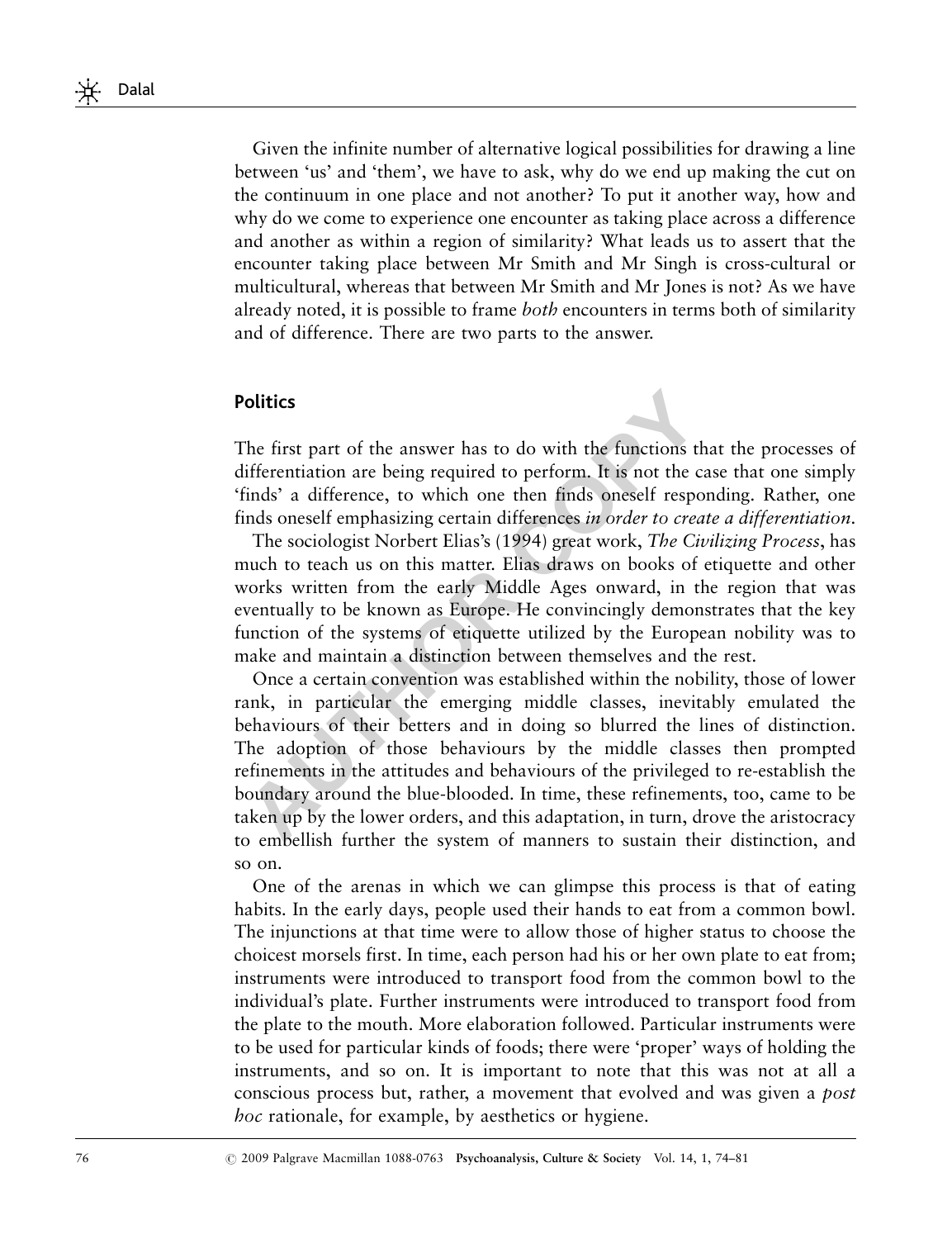Elias says that the same kinds of mechanisms that were employed to make social distinctions were later used to make distinctions between nations and, in a sense, create those distinctions. At a later time, these same mechanisms were also critical in the manufacture of races, which are born out of similar imperatives (Dalal, 2002a). Mary Douglas (1995) speaks to this theme, as does the work of French philosopher/sociologist Pierre Bourdieu (1984).

Let me recap the Eliasian thesis: the function of a difference is to make a differentiation between the 'haves' and the 'must-not-haves'. And, although the function stays unconscious, it appears that the difference itself is to blame for the antipathy between groups. So we readily talk of race riots and gender wars. Thus, we could say that groups form on the basis of having shared interests – but to do so they have to ensure that they prevent designated others from having a share of those interests or even to know that they ought to have an interest in their shares (Elias and Scotson, 1994). This is the work of ideology; the name given for these sorts of processes in group analytic language is the social unconscious (Dalal, 2002b). More recently, Lynne Layton (2002) has named these sorts of processes, 'normative unconscious processes'.

## Psychology

- but to do so they have to ensure that they prevent<br>from having a share of those interests or even to know that<br>an interest in their shares (Elias and Scotson, 1994). This is<br>ogy; the name given for these sorts of process The second part of the answer as to why groupings are made has to do with the fact that humans have a deep psychological need to belong. Foulkes and Anthony (1957) say that belonging is intrinsic to psychological health. To take this idea a little further, it is to say that one's psychological health depends enormously on the kinds of places one finds oneself belonging to. This, then, is a key aspect of the answer as to why groupings are made: so that individuals have something to belong to. All this may seem counterintuitive, because it appears to us that we have no choice in the matter and that we *naturally* and obviously belong here and not there.

To summarize, the reasons why groupings are made are twofold: first, we divide to create regions of belonging, and second, the places where we divide are driven by the proclivities of the field of power relations. Now for the 'how' part – how the division is made. There are two elements: cognition and emotion.

#### Cognition

The attributes of human beings vary on a continuum, which we mentally divide into discrete bits and pieces. How is this division accomplished?

Social psychologists have shown that we act in unconscious ways to create groupings and to make them appear more distinct and discrete than they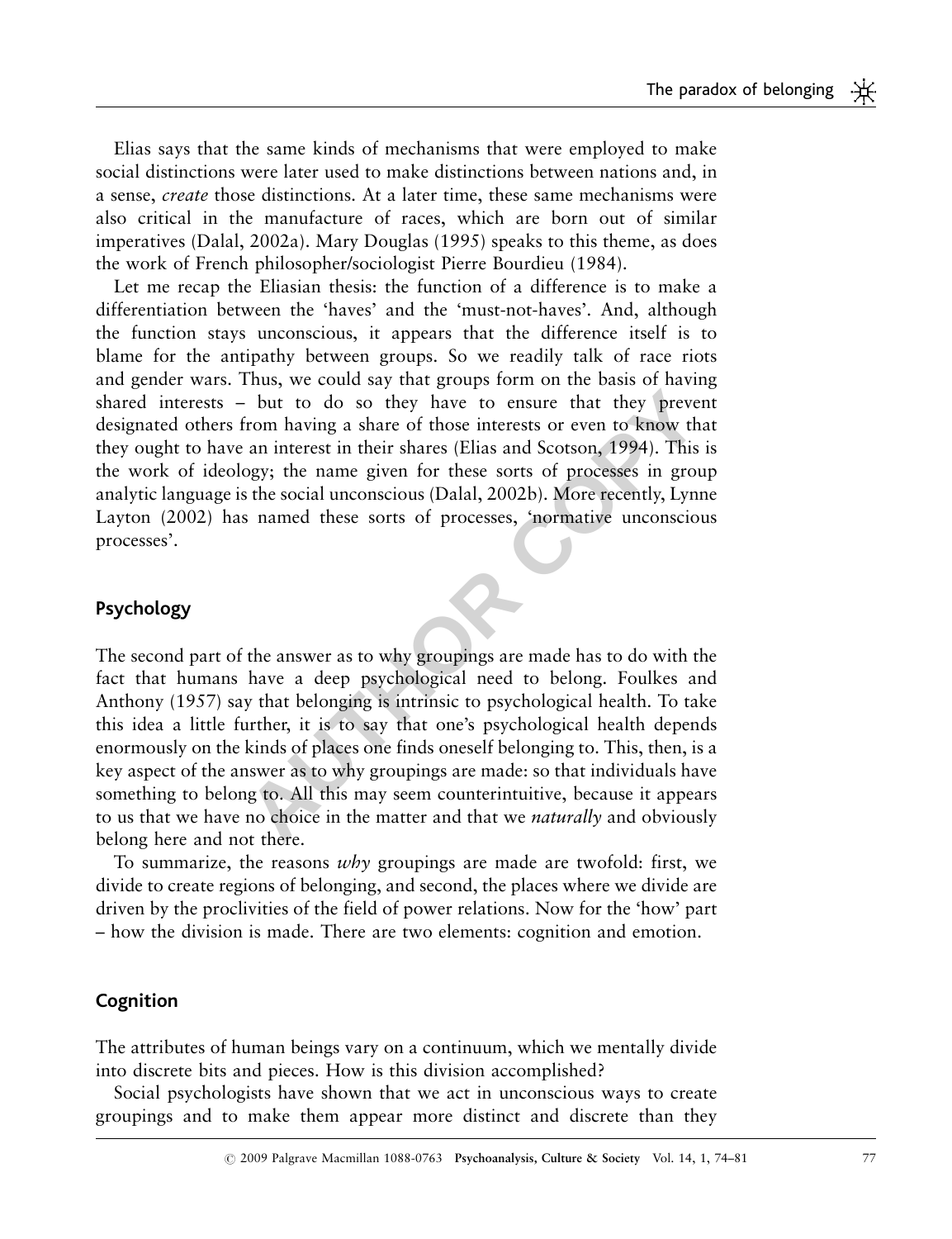actually ever can be. First, having made a cut in the continuum, our minds then play a cognitive trick on us. We tend to perceive those within each of the groupings as more similar than they actually are, and we tend perceptually to exaggerate the differences between the groupings so that they seem more different than they actually are. Power relations being equal (which is never actually possible), we tend to favour 'us' groups as one of the means by which the groups are distanced from each other (Tajfel, 1981; Brown, 1995).

Interestingly, several experiments have shown that people tend to favour members of their 'own' group, even though the group is a complete fiction existing in name only! Their unconscious strategy is always in the direction of maximizing the difference between the groups, even when in absolute terms the us-group would be economically worse off (Tajfel *et al*, 1971). The interests of these groups are not just economic ones – a mistake made by unreconstructed Marxists. We should not, however, make the opposite mistake of assuming that economic interests are of only secondary importance.

#### Emotion

of maximizing the difference between the groups, even when<br>the us-group would be economically worse off (Tajfel *et al*, 19<br>of these groups are not just economic ones – a mistake made by<br>*Aarxists*. We should not, however, Emotions also come into play and help in the distancing process when people idealize one group and denigrate the other. The twist is this: as the notions of idealization and denigration are themselves colour-coded, one of the ways groupings are idealized and denigrated is by painting them white and black. In this way, the 'black' emotions of repugnance, disgust, hate, envy, and the like are used to keep the Other at a psychological and sociological distance.<sup>1</sup>

#### Psychoanalysis

D.W. Winnicott's (1951) developmental schema accords well with the arguments being proposed here. He said that at some point the infant experiences an 'I AM' moment. Before this moment, the infant's sense of self is indistinguishable from its environment. In this existential moment, elements of the self are gathered together. But, Winnicott tells us, this is also a paranoid moment, because the infant fears attack from the elements that the infant has effectively repudiated and excluded as not-me. Winnicott wrote (and I agree with him) that the process of group formation is similar. In the moment an 'us' is constituted, one fears those whom one has excluded, *because they have been* excluded (Dalal, 1998).

That, then, is another part of the explanation of the feelings of antipathy towards 'them'.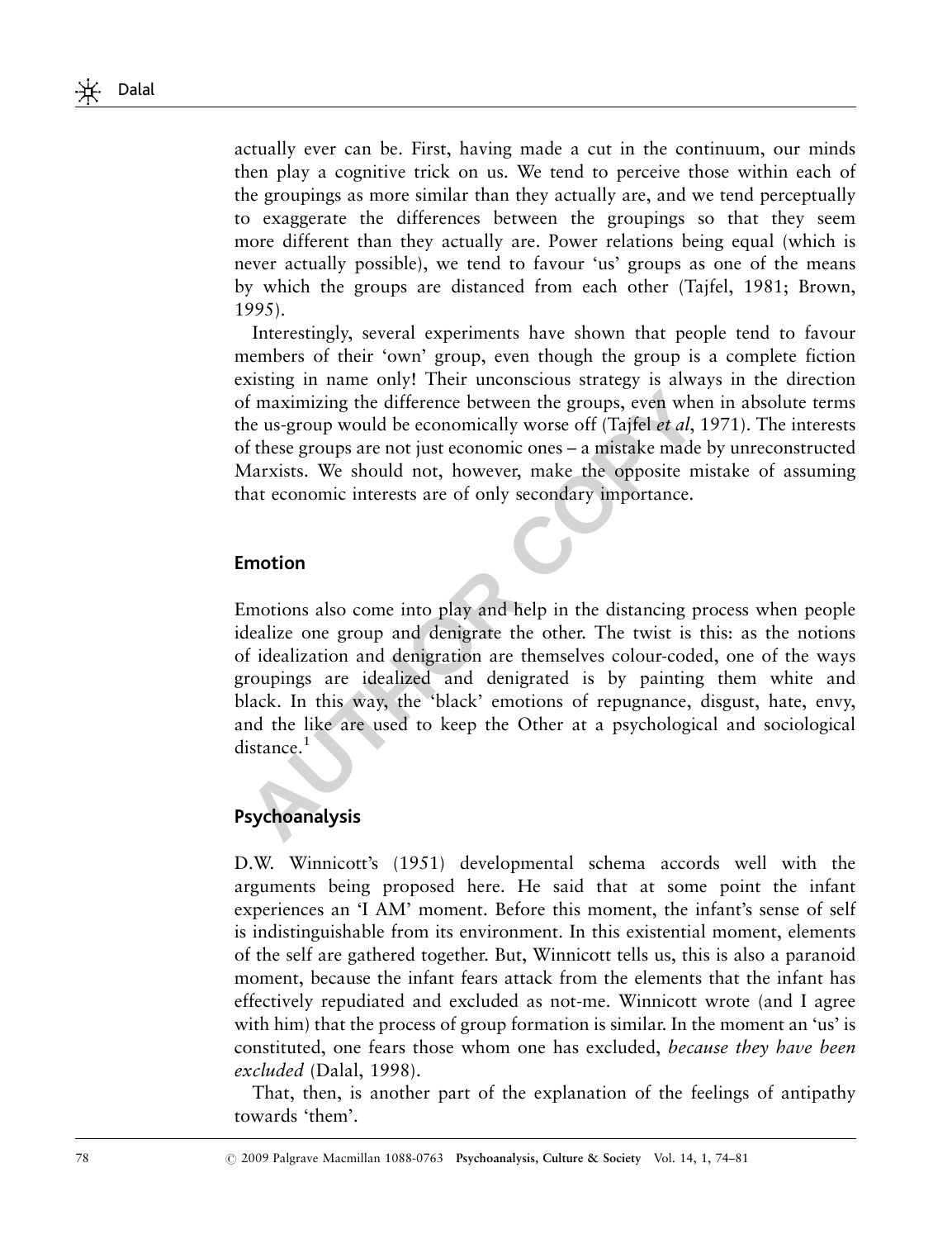## The Act of Naming: The Paradox of Belonging

The idea of belonging makes sense only when two conditions are fulfilled. First, for an individual to belong to one group, there must be another possibility that one does not belong to. Second, some have to be excluded from belonging. Without these two conditions, belonging would be infinite, encompass everything, and so become meaningless. Thus, the act of inclusion necessitates a simultaneous act of exclusion.

There follows a further complication. The act of categorization, of using a name, not only involves the exclusion of elements deemed not to be part of the name, but also gives a false impression of cohesion and homogeneity to those who are deemed to be part of the name.

b be part of the name.<br>
closely within the categories of, say, the Nobility or the<br>
ot unity and homogeneity but conflict and diversity. Court<br>
been famously driven by intrigue and factions jostling for<br>
c. It creates the When we look closely within the categories of, say, the Nobility or the English, we find not unity and homogeneity but conflict and diversity. Court society has always been famously driven by intrigue and factions jostling for positions of power. It creates the impression of being, and indeed is actually experienced as, a singular entity when it is confronted by (for example) revolutionary mobs in the streets. In such a moment, the internal differences within the nobility, as well as the mob, disappear from view as well as experience.

Similarly, when we look at the entity called English culture, we are faced with an array of very different ways of living and beliefs – miners, thieves, merchant bankers, nobility and serfs; high culture, drug culture, urban culture, rural culture and couch potato; Moslems, Catholics, Anglicans and Hindus; atheists, liberals, racists, communists, fascists, eco-warriors and shopaholics. And, were we to look into any one of these categories, we would find that they, too, fragment into further assorted categories.

Here is the paradox: as soon as one tries to get a hold of an identity, it disintegrates in one's hand even as one grasps it.

It is because of the impossibility of getting a hold of the essence of an 'us' that one focuses on the not-us. This focus helps sustain the illusion of substance and unity of an 'us', and in the process simultaneously renders the impression that they too 'are all the same as each other' – and usually the same in some negative way: immoral, lazy, and so on (Dalal, 2002a). Despite using the language of instincts, this is exactly what Freud (1930) was onto when he wrote:

The advantage which a comparatively small cultural group offers of allowing this instinct an outlet in the form of hostility against intruders is not to be despised. It is always possible to bind together a considerable number of people in love, so long as there are other people left over to receive the manifestations of their aggressiveness. (p. 114)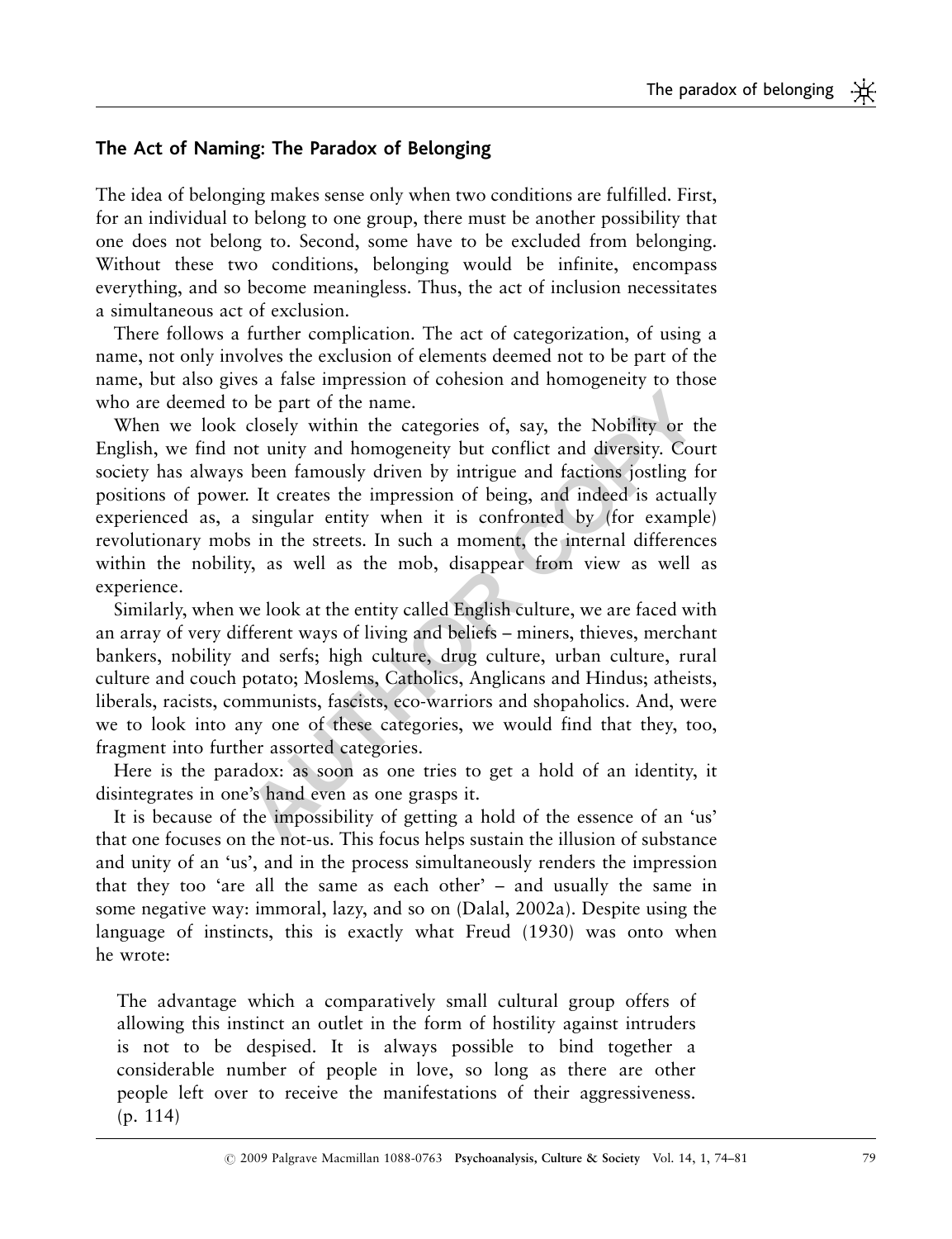#### Conclusion

Constant work is required to keep the groupings distanced from each other, because it is always possible that, by privileging alternative differences, one kind of us – them will mutate into an alternative us – them. If one divided humanity according to, say, height instead of religious affiliation, then an alternative pattern of resource distribution would ensue. Thus, zealots constantly patrol the boundaries of their groupings to ensure that just one thought line is pursued by the membership. In this way of thinking, there are no in-betweens, just truth or heresy. You are either one of us (as Bush once famously said) – that is, similar – or against us – that is, different.

I am not proposing that we find a way of not seeing differences between people *because we are all the same* (we are ultimately all human) and that, if only we learned to see people in this way then all this nasty stuff would disappear. I am not arguing for such an oversimplification. My position is that we cannot not divide: cognitively, emotionally or in any other way. To paraphrase Descartes, 'I divide, therefore I am'.

I am not proposing that we find a way of *not seeing* diffeople *because we are all the same* (we are ultimately all huly we learned to see people in this way then all this nisappear. I am not arguing for such an oversimpl Belonging to a group does not come naturally. It is generated and contested by the vicissitudes of power relations. The more powerful have a greater possibility of decreeing who belongs and who does not and on what basis. To put it another way, some have the possibility of giving themselves a group name, whereas others are named to the group. But things do not end there. The dispossessed (when they are not too beaten down) can generate alternative ways of belonging by transforming the signs of stigma into ensigns of pride, which serve as rallying points. And from there they can challenge, enter and so modify the centre, the struggles of women and blacks over the last two centuries being two contemporary examples of this process.

In sum, the argument presented here is that the emotions are not the *cause* of antipathies between groups; rather, antipathies are mobilized by differentiating processes in the service of creating and sustaining differentiations.

#### About the Author

Farhad Dalal is a psychotherapist and group analyst, who also works with organizations. He is a training analyst and supervisor for the Institute of Group Analysis, London, and a founding member of the South Devon Psychotherapy and Counselling Service. He is the author of Taking the Group Seriously (1998) and Race, Colour and the Processes of Racialization (2002).

#### **Note**

<sup>1</sup> See Dalal (2002a) for a detailed semantic history of how the meanings of the terms black and white have evolved in the English language. The connotations of 'black' became increasingly negative from